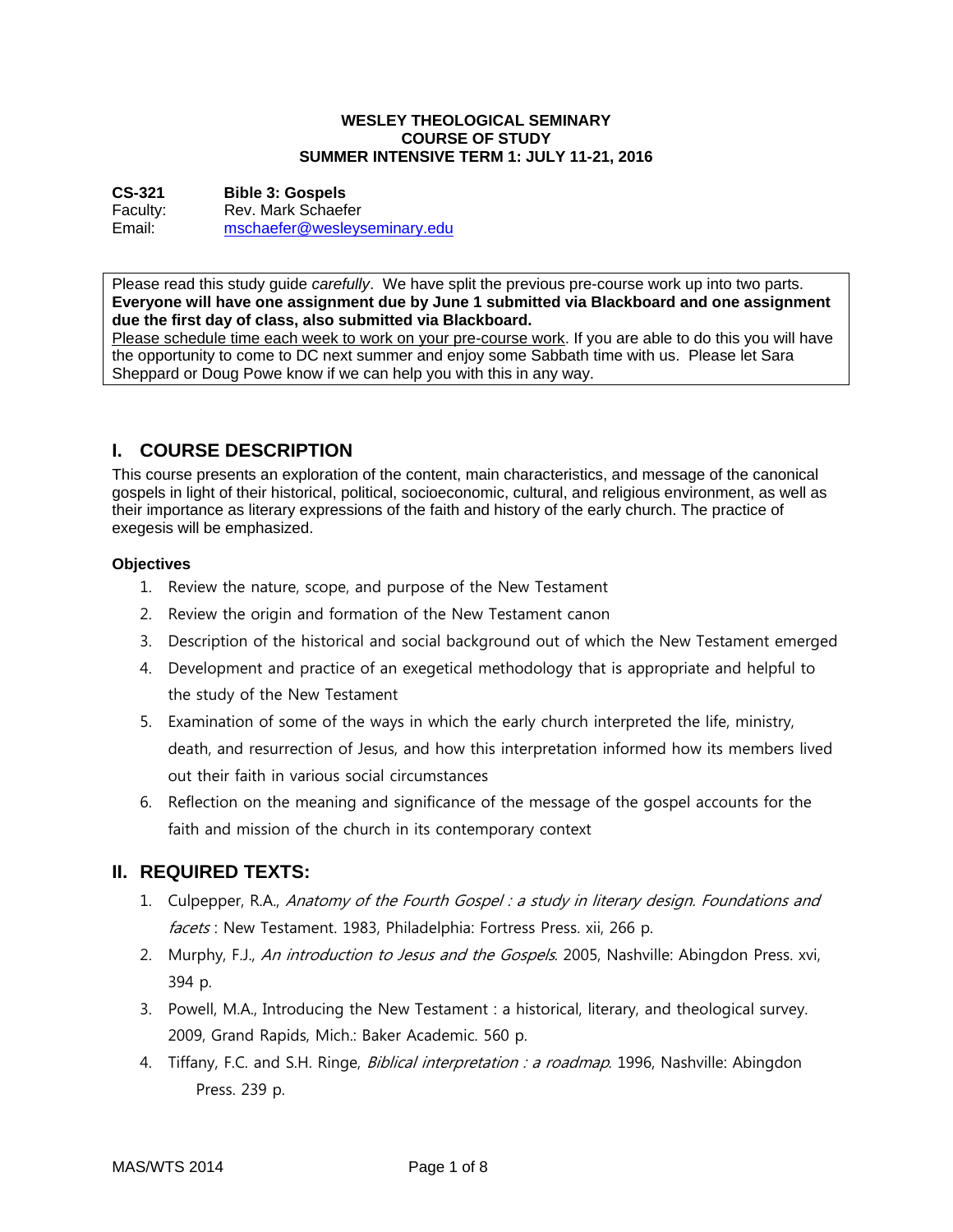## **III. RECOMMENDED TEXTS:**

- 1. Harrelson, W.J., The new interpreter's study Bible : New Revised Standard Version with the Apocrypha. 2003, Nashville: Abingdon Press.
- 2. Throckmorton, B.H., Gospel parallels : a comparison of the synoptic gospels : with alternative readings from the manuscripts and noncanonical parallels. 5th ed. 1992, Nashville: T. Nelson. xl, 212 p.

# **IV. COMMENTARIES:**

Students are encouraged to build a library of commentaries o the various books of the New Testament. There are many one volume and series commentaries in existence differing greatly in content, style, and level of difficulty. Suggested commentaries include:

*Harper's Bible Commentary*. San Francisco: HarperCollins, 1988. *Interpretation: A Bible Commentary for Teaching and Preaching. Louisville: Westminster/John* Knox, 1982 – *New International Biblical Commentary*. Peabody, Mass.: Hendrickson, 1992 – *The New Interpreter's Bible*. Nashville: Abingdon Press, 1994 – *The Oxford Bible Commentary*. New York: Oxford U.P., 2001.

Please note: Matthew Henry's Bible Commentary is NOT recommended. Written almost three hundred yeas ago, it is of historical interest only, having been written before all the interpretive insights gained by biblical study in the intervening centuries. It is in the public domain and so is widely available online, but is not a scholarly reference.

# **V. INSTRUCTIONS FOR PRE-CLASS WRITTEN ASSIGNMENT**

If you are new to Course of Study at Wesley, please be sure to check Blackboard once you receive your logon information from our IT department. Some faculty will use Blackboard heavily and some will not, but it is up to you as the student to check and see what is posted. You should have access to your courses in Blackboard on or around May 15.

## **Format:**

Papers should have **one-inch margins** on all sides, be **double-spaced**, and use a **12-point Times New Roman** font. Please proofread papers carefully, avoiding as much as possible spelling, typographical, and grammatical errors, which can easily diminish the effectiveness of your writing.

## **Grading:**

Students should be clear from the start that good, solid work, fulfilling the assignments responsibly, deserves the "B" grade. The "A" is awarded for work that is excellent.

#### **Plagiarism:**

 Plagiarism is regarded as a serious offense and will result in substantial penalties, including the possibility of academic dismissal. The faculty regards the following as forms of plagiarism or dishonesty:

- Copying from another student's paper
- Giving or receiving unauthorized assistance to or from another person
- Using unauthorized material during an examination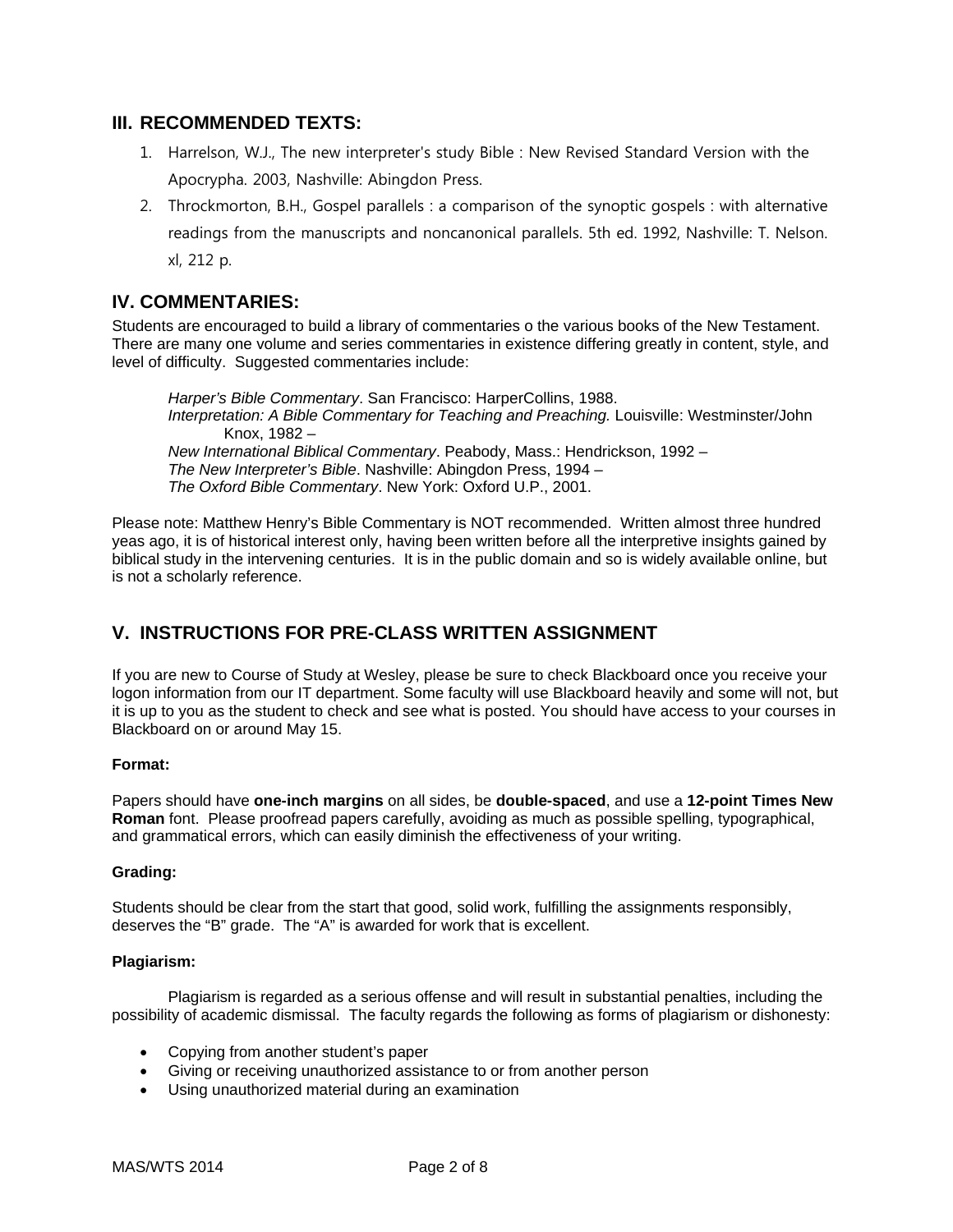Borrowing and presenting as one's own (i.e., without proper attribution) the composition or ideas of another

If in doubt, ask in advance. Do not risk the possibility that your work will not be accepted due to an issue of plagiarism.

Note that you must provide proper bibliographical citations for works you consult. If you are not familiar with how to do that, you should consult Turabian's guide, the *Chicago Manual of Style*, or an electronic bibliographic program such as that available at www.endnote.com. *The method you employ is not as important as the fact that you clearly and consistently give credit where credit is due.* 

# **VI. PRE-CLASS WRITTEN ASSIGNMENT QUESTIONS**

NOTE: In the pre-class assignment below, it is important that your work reflects engagement with the assigned readings in the texts as well as with the New Testament itself. Additional secondary readings (e.g. Bible commentaries) may be consulted and cited as appropriate, but such supplemental research is not *expected* for the sake of this particular assignment.

#### **A. First Pre-Class Assignment 8-10 pages total Due: June 1, 2016, via Blackboard**

#### **1. Summary and Reflection**

**Readings:** Read Powell, Chapter 2: "The New Testament Writings"; Murphy, Chapter 1: "Critical Study of the Gospels"

**Assignment**: In one page, summarize the key points made in the chapter. What are the implications for the examination of scripture? On a second page, address what some of the ways we might look at scripture are, in which we might gain a better understanding of it. Describe the kinds of "criticism" of Biblical texts that scholars use and how those can be helpful to us. **Length**: 2 pages, double-spaced

## **2. Understanding Context**

**Introduction:** Understanding context is essential in being able to interpret a text. Understanding context helps us to understand what the text might have meant to its original readers. Lacking an understanding of context can lead to misinterpretation. Imagine, for example, how statements like "Dave Roberts stole home last night" and "Elvis is king" might look to someone who didn't know anything about baseball or who didn't know that America was a republic. Without understanding context, it is possible to come up with interpretations that meet the literal meaning of the words but miss the point altogether.

**Readings:** Powell, Chapter 1: "The New Testament World"; Murphy, Chapter 2: "Reconstructing Ancient Worlds: Gospel Contexts"

**Assignment:** As you review the readings, note points that seem to be especially important and informative. Compose a brief two-page essay on the subject "The Background of the New Testament." Assume that you are writing for a church adult-education publication. You want to provide a clear statement of what a reasonably well informed reader ought to know about the New Testament's context. What you write should help readers both to understand and to avoid misunderstanding the New Testament.

**Length**: 2 pages, double-spaced

## **3. Sources of the Gospels**

**Reading:** Powell, Chapter 4: "The Gospels"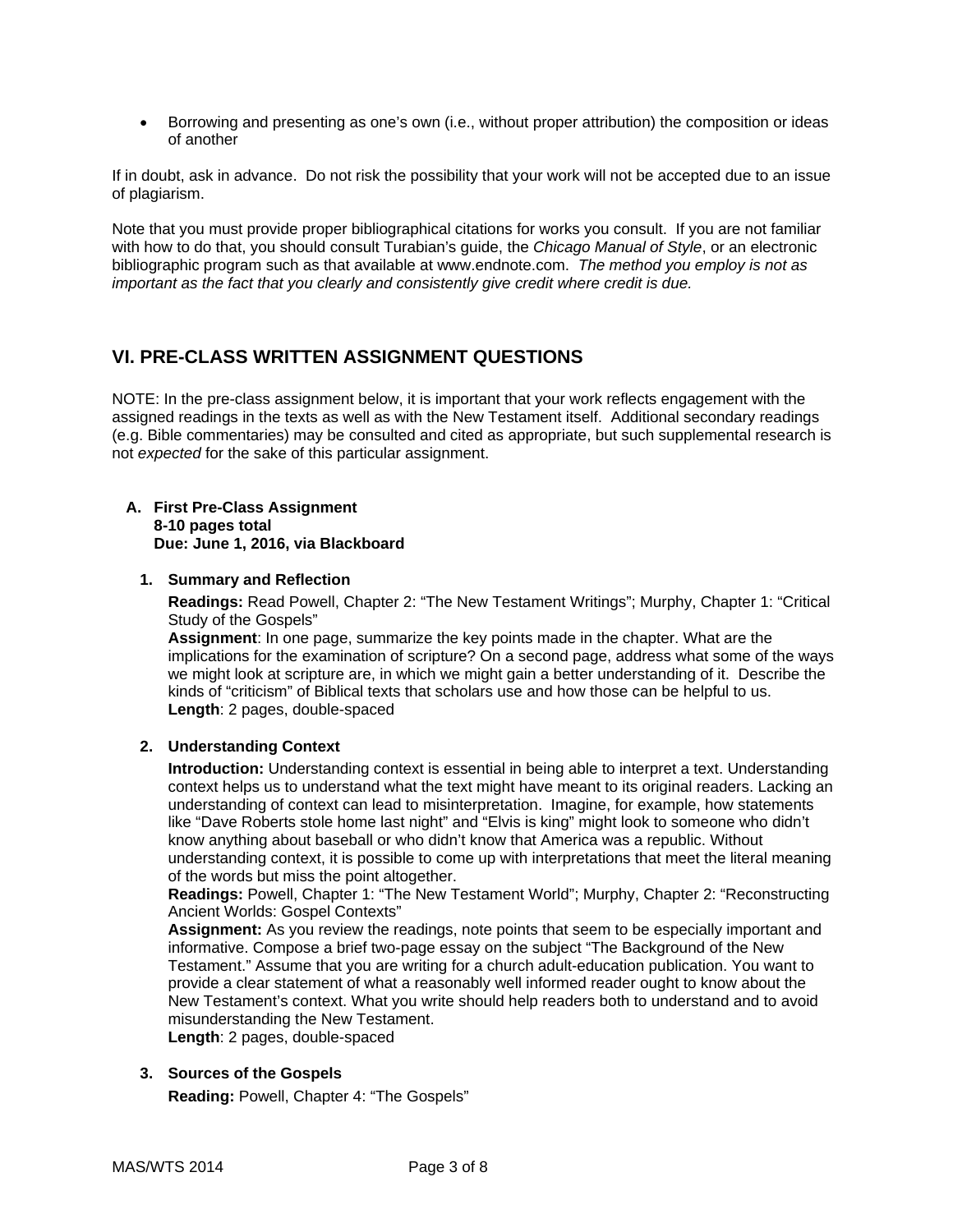**Assignment**: Look carefully at the following sets of passages or "pericopes" and pay attention to the ways the accounts are similar and different:

- (a) *John's Preaching about the Coming One*
	- Matthew 3:11-12; Mark 1:7-8; Luke 3:15-18 (Throckmorton §4, p. 13)
- (b) *Jesus in the Synagogue at Capernaum*
- Matthew 7:28-29; Mark 1:21-28; Luke 4:31-37 (Throckmorton §10, pp. 20-21) (c) *The Beatitudes*
- Matthew 5:3-12; Luke 6:20-23 (Throckmorton §19, p. 25)
- (d) *The Parable of the Mustard Seed*

 Matthew 13:31-32; Mark 4:30-32; Luke 13:18-19 (Throckmorton §97, p. 78) Now, reflect on the theories discussed on pages 92-99 of the text ("Composition of the Gospels: The Synoptic Puzzle") looking at the Two/Four Source Hypothesis and the Griesbach/Two Gospel Hypothesis.

 In **one page**, analyze how the similarities and differences in the above pericopes might be explained by someone advocating the Griesbach/Two Gospel hypothesis. What conclusions would you be likely to draw about the original form of each story? What specific details are hardest for that particular theory to explain? In a **second page**, take the side of a defender of the Two-Source Hypothesis and do the same analysis. We'll review these pericopes in class and discuss our own conclusions there. For now, the point is to see how the pericopes look from both vantage points and to become more aware of the kinds of difficulties that various theories about the Synoptic Gospels are trying to explain.

**Length:** 2 pages, double-spaced

## **4. Passages in Context: Mark's Gospel**

**Readings:** Powell, Chapter 6: "Mark"; Murphy, Chapter 3: "The Gospel of Mark" **Assignment:** Pay particular attention to the broader themes in Mark's Gospel. What is Mark's distinctive argument, style, vocabulary, and emphasis? In other words, how is Mark different from the other Gospels? Next, select one of the following passages from Mark:

- *The Stilling of the Storm,* Mark 4:35-41
- *Peter's Confession,* Mark 8:27-33

In one to two pages, explore the ways in which this particular passage is representative of the whole book (e.g. in its theology, themes, vocabulary, literary style, etc.). What is distinctive about this passage that is also distinctive about Mark's Gospel? How does this particular passage advance Mark's larger agenda? Be sure to cite specific examples both in the passage and in the rest of Mark. In other words, don't just speak in generalities, but back up what you say with evidence.

**Length:** 1-2 pages, double-spaced

## **5. Passages in Context: John's Gospel**

**Readings:** Powell, Chapter 8: "John"; Murphy, Chapter 6: "The Gospel of John" **Assignment:** Read Pay particular attention to the broader themes in John's Gospel. What is John's distinctive argument, style, vocabulary, and emphasis? In other words, how is John different from the other Gospels? Next, select one of the following passages from John:

- *Jesus and Nicodemus,* John 3:1-21
- *The Healing of the Man Born Blind,* John 9:1-41

In one to two pages, explore the ways in which this particular passage is representative of the whole book (e.g. in its theology, themes, vocabulary, literary style, etc.). What is distinctive about this passage that is also distinctive about John's Gospel? How does this particular passage advance John's larger agenda? Be sure to cite specific examples both in the passage and in the rest of John. In other words, don't just speak in generalities, but back up what you say with evidence.

**Length:** 1-2 pages, double-spaced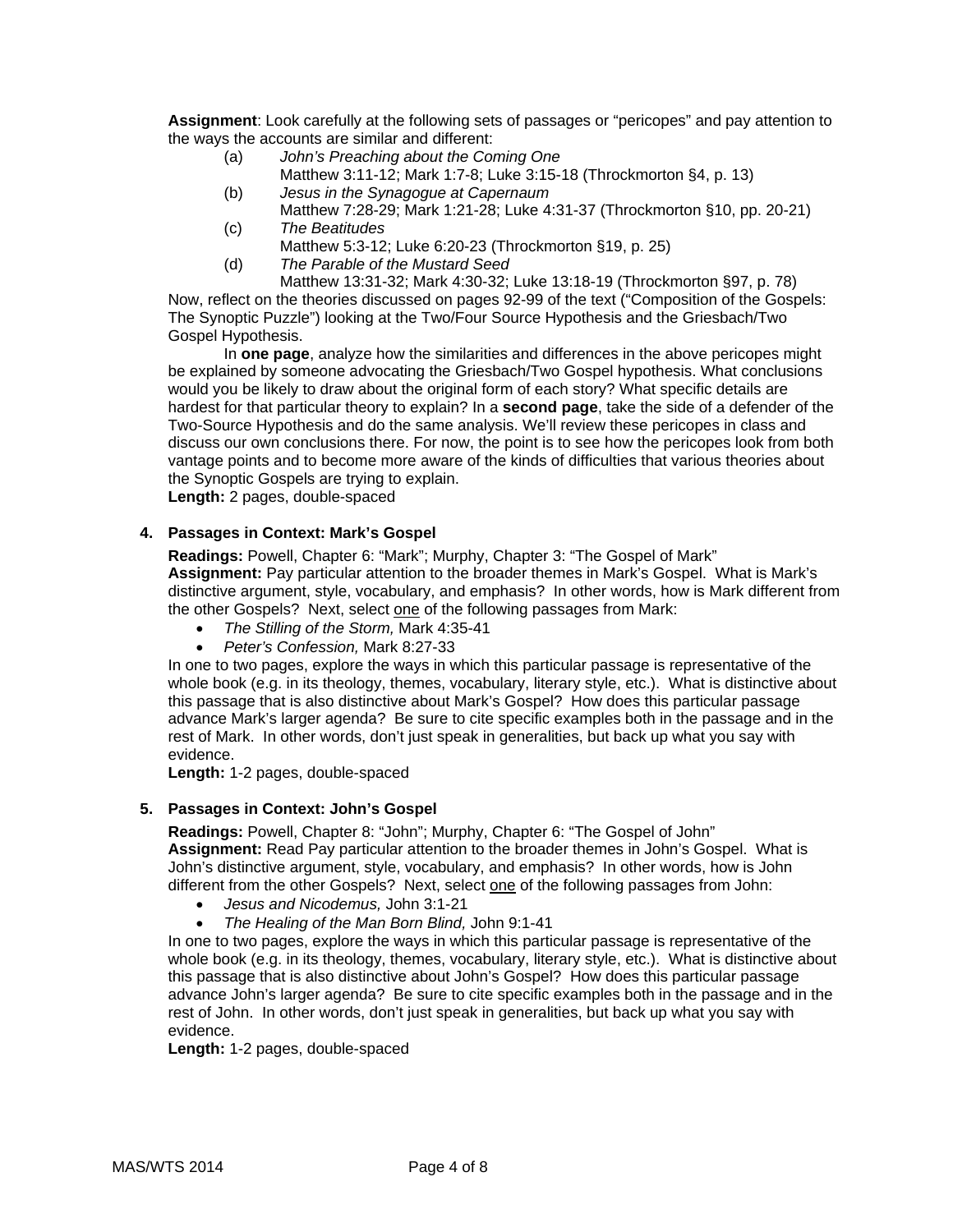#### **B. Second Pre-Class Assignment 8-10 pages total Due: July 12, 2016, In Class**

#### **1. Relating the Old Covenant and the New: Matthew and Luke**

**Readings:** Powell, Chapters 5 and 7: "Matthew" and "Luke"; Murphy, Chapters 4-5: "The Gospel of Matthew" and "The Gospel of Luke"

**Introduction:** The Gospels of Matthew and Luke are generally seen as "divorce documents", texts that come out of the turbulent period of separation between Judaism and Christianity. Each Gospel engages in polemic against opponents and each makes a case for the legitimacy of Christianity.

**Assignment:** Write an essay describing how the gospels of Matthew and Luke each make a case for the legitimacy of Christianity as the inheritor of the covenantal promises made to Israel. What methods does each author employ? How are their approaches similar? How do they differ? What do we need to know about each author's audience to understand the approach each author takes?

**Length:** 2-3 pages, double-spaced

#### **2. A Dialogue between Gospels**

**Introduction:** Imagine two churches, one of which recognizes John but no other Gospel, and the other of which accepts only Mark. Imagine that the pastors of the two churches happen to sit together on a train one day. They begin talking and the subject turns to religion. Each has some passing acquaintance with the other's Gospel. Both are curious to learn more but are skeptical about the orthodoxy and historical value of the other's text.

The initial conversation might go something like this…

| Pastor Mark: | So, you're a Christian, too. Have you always been one?                                                                                        |
|--------------|-----------------------------------------------------------------------------------------------------------------------------------------------|
| Pastor Joan: | No. Actually, I first responded to the Gospel as a teenager when I heard a<br>sermon on Jesus' words "I am the way, the truth, and the life." |
| Mark:        | Not meaning to be rude, but Jesus never said that.                                                                                            |
| Joan:        | Of course he did; right here in John 14:6.                                                                                                    |
| Mark:        | Oh, I get it. You're one of those. I've heard that there are people who<br>believe that apocryphal gospel, but I hadn't met one before.       |
| Joan:        | Apocryphal gospel?!? It is the very word of God.                                                                                              |
| Mark:        | The word of God is contained in Mark.                                                                                                         |
| Joan:        | Not for me it's not                                                                                                                           |
|              |                                                                                                                                               |

This goes on for a time and eventually curiosity takes over and the two begin to talk seriously about their differences.

**Readings:** Skim Culpepper, *Anatomy of the Fourth Gospel* 

**Assignment:** Your assignment is to pick up the conversation at this point. What might each pastor find difficult to accept (or necessary to correct) in the other's understanding of Jesus? Where could the two find common ground? What differences might they choose to disregard, thinking them unsubstantial? What differences might they not be able to accommodate? When all is said and done, could they still consider each other to be Christians?

 Your work should do more than simply list the commonly known differences between John and the Synoptics. Explore especially the theological similarities and differences between the Gospels. What, in effect, does Markan Christianity have to teach Johannine Christianity and vice versa?

**Length:** 2-3 pages typed, single spaced (as it is a dialogue)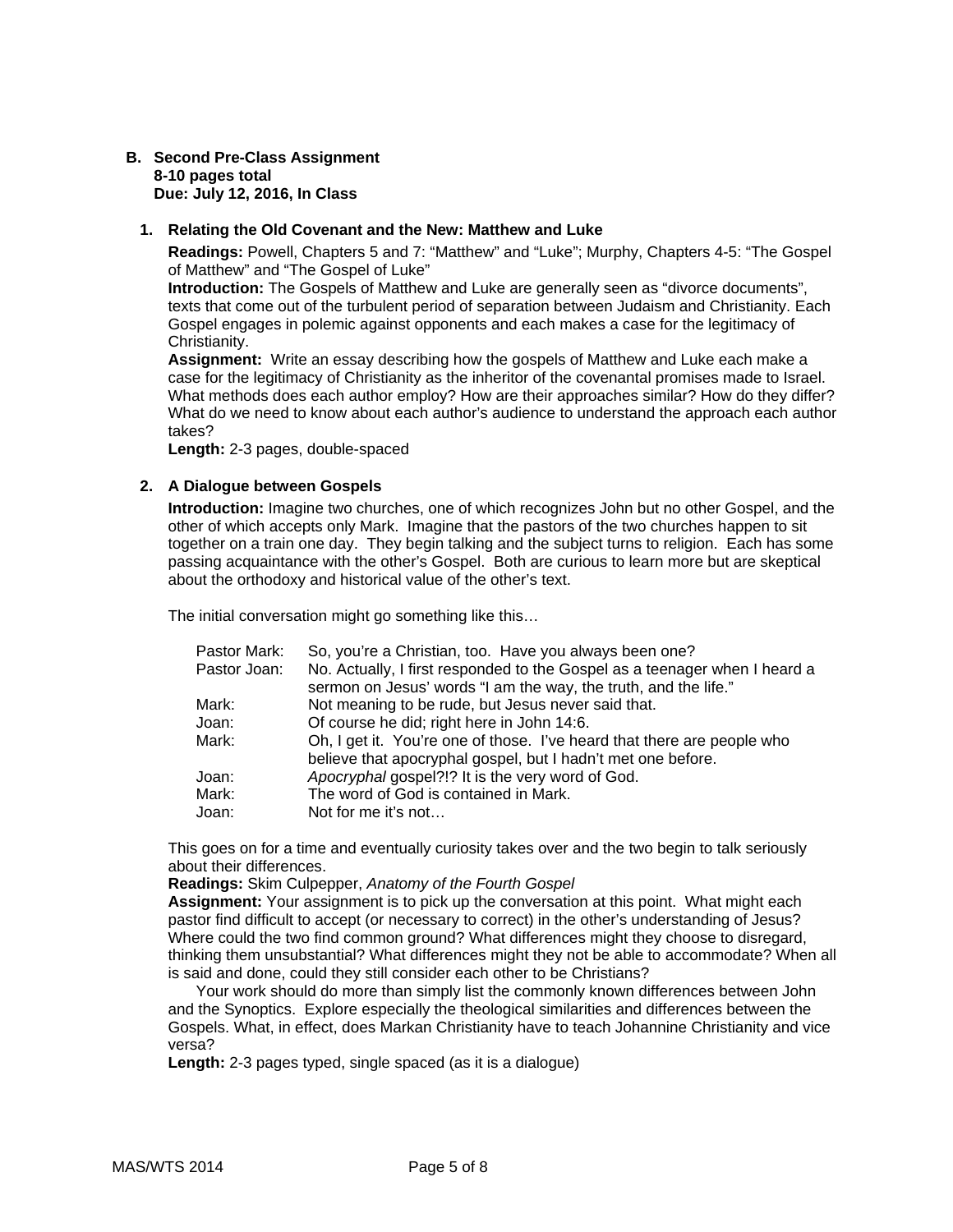## **3. Canon Formation**

**Readings:** Powell, pp. 50-53; Murphy, Chapters 7 & 9: "Other Gospels" and "Canonization" Review Powell and Murphy's material on the formation of the canon. In **one page** identify the factors that went into the formation of the canon. Comment on which factors you found the most helpful to your understanding of the Bible and which you found the most surprising. In **a second page**, respond to the concerns of a parishioner who has heard that the Bible was formed as a result of a conspiracy by the church to keep out the truth. How do you use what you know about canon formation to help her to understand the scriptures in a new way? **Length:** 2 pages, double-spaced

## **4. The Historical Jesus**

**Readings:** Powell, Chapter 3: "Jesus"; Murphy, Chapter 8: "The Historical Jesus" **Assignment:** You have received a letter from a parishioner who recently saw a program on the History Channel that suggests that Jesus may never have existed, or that if he did, almost nothing can be known about him and that everything we claim to know about him has been made up by the church for its own ends. Write a response to this parishioner addressing his concerns. What can be known about the Jesus of history? What relation does the Historical Jesus have to the Jesus of Faith?

**Length:** 2 pages, double spaced

## **VII. IN-CLASS ASSIGNMENT WITH PRE-CLASS READING**

#### **A. Biblical Exegesis (to be completed during the class)**

**Prior to your arrival next summer** at Wesley, please read Tiffany and Ringe, *Biblical Interpretation: A Roadmap*, Chapters 1-5 (pp. 13-125). We will discuss the book at some length in class, and it will be the basis for **a second written assignment**, the exegesis of an assigned biblical text, to be completed by the second Wednesday of class. This is not something that can be done prior to class since it must take into account the in-class work. Nevertheless, it is important that you become acquainted with the Tiffany & Ringe text in advance so that you are not attempting to catch up once the writing assignment is given.

#### **Grading:**

The instructor assumes that everyone in the class is capable of the work required to receive a "B" grade for each assignment. The following interpretations of the meaning of each grade have been developed to help class members review their work to identify strengths and problems.

A "B" means that the basic elements of the assignment have been faithfully included, the argument is internally coherent, and clearly articulated.

A "B+" means the assignment is also well crafted.

An "A-" means that the assignment is not only well crafted, but it also probes the issues with considerable insight.

An "A" means the assignment is well crafted, reveals considerable insight, and moves beyond the range of the student's prior knowledge to begin to construct new perspectives and meanings for the subject. In other words, it shows the student's imagination at work; it has a creative edge.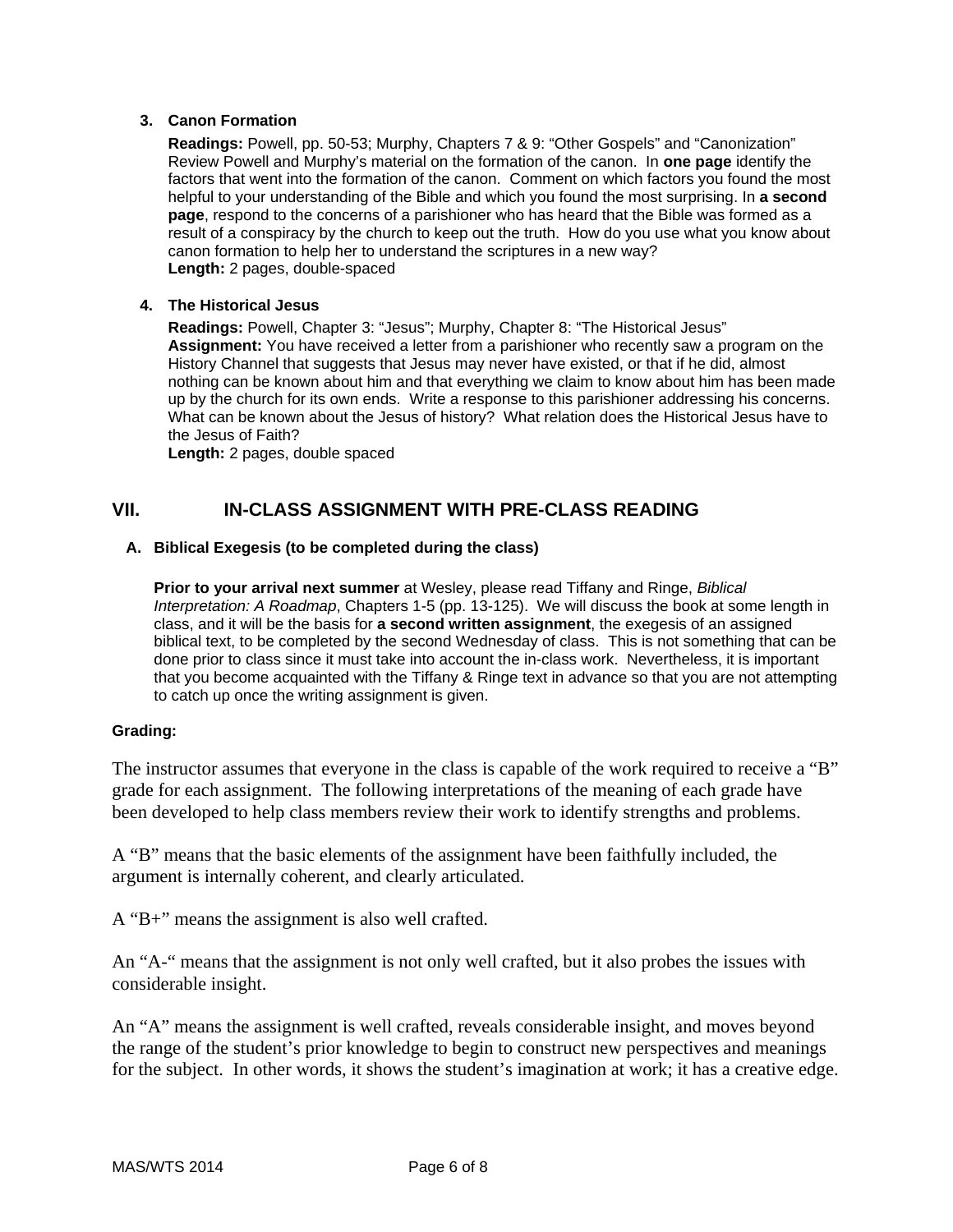A "C+" means that the assignment lacks clarity or focus, tends to reveal more the writer's opinions than the results of the writer's analysis, and lacks reflective insight into the issues being discussed.

A "C" means that the assignment does not move beyond the reporting of information from readings and/or class discussions to engaging them with issues being discussed; it may indicate inappropriate or misuse of data and readings.

A "C-" means that despite some moments of focused discussion and insight, major gaps exist in the development of the argument or discussion.

A "D" means the individual needs to see me.

An "F" means the individual needs to see me immediately.

**Grades will be reduced a step (e.g. from B to a B-) for assignments handed in after the start of class,** and a full letter grade for any assignments 24 hours past due. Assignments over 48 hours past due will be lowered two letter grades. We need to talk if an assignment is over 72 hours past due. Please note only two unexcused absences are allowed before grade is lowered one step.

Final course grades are mailed to the student, GBHEM in Nashville and the student's conference representative by September 30. Grades are not posted on-line.

## **Inclusive Language**

In both oral and written contributions to the course, students are expected to be conscious of the power of language in theology. Inclusive language respects both gender and racial diversity, and students should demonstrate awareness that language about persons and God expresses values and impacts theological ideas in the details of race and gender connotations. Both gender and race are socially-constructed categories, and changing language is part of bringing justice to theological discourse.

## **Academic Policies**

**Attendance:** Students are expected to attend all classes in their entirety. Faculty member have the authority to set attendance policies for particular courses and those policies will be included in the course syllabus. Deviation from the attendance policy may result in reduction of grade or loss of credit for the course.

**Plagiarism:** Plagiarism is regarded as a serious offense and will result in substantial penalties, including the possibility of academic dismissal. The faculty regards the following as form of plagiarism or dishonesty:

- Copying from another students paper
- Giving or receiving unauthorized assistance to or from another student during an examination
- Using unauthorized material during an examination